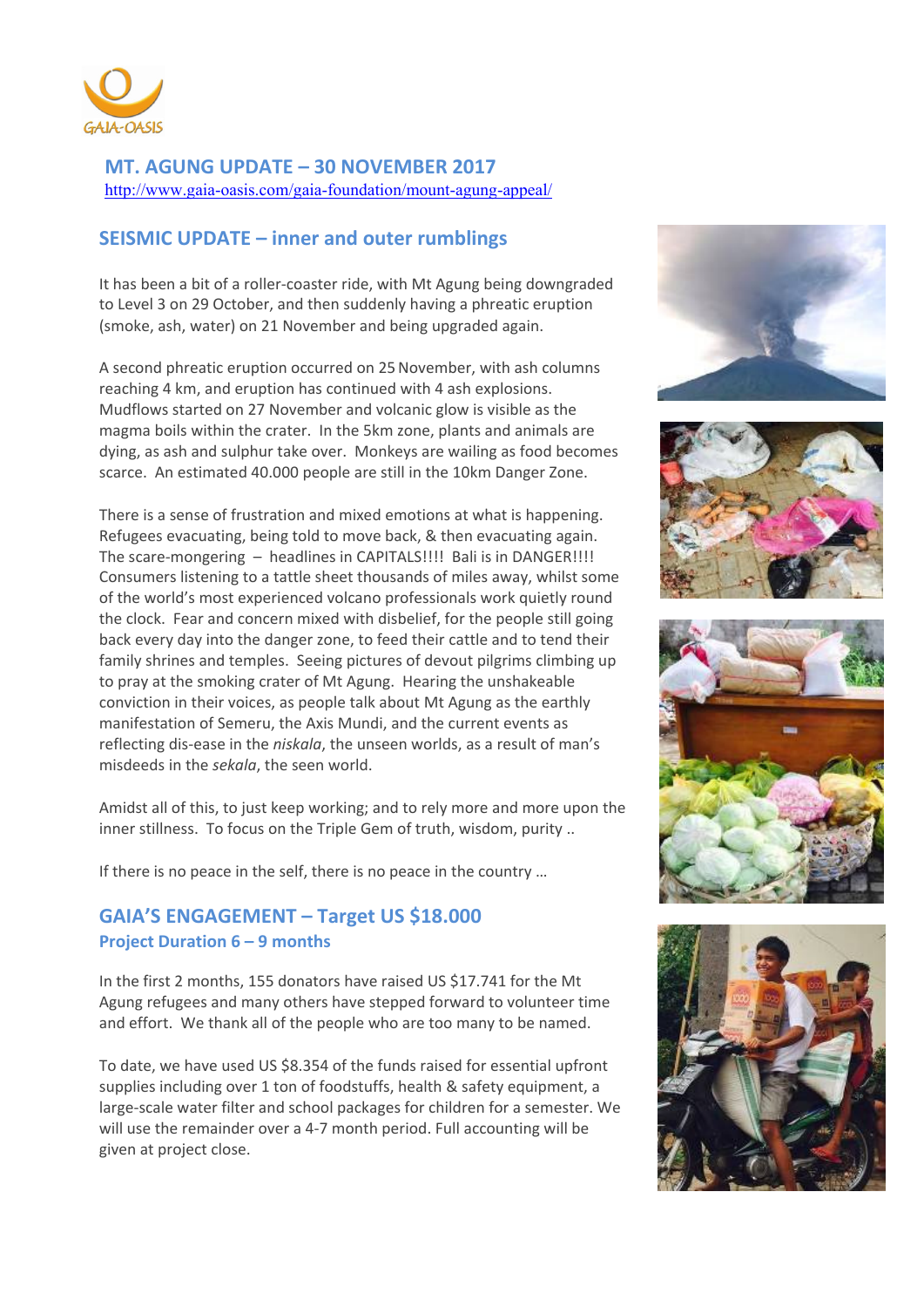

#### **PROGRAM UPDATE**

Our incredible donors and volunteers continue to be the backbone of this project, pouring out love, care and concern. More volunteers came to share music, drawing & play sessions with children, and to offer massages for the elderly. Words cannot express our gratitude.

a) Education: US\$1.100 disbursed; US\$900 reserved

It is unclear what happened to the over 1.000 children that were attending schools in Tejakula district, as many went back to Karangasem. Although 7.120 refugees are back, currently schools only have 70 refugee children recorded as attending. It may be the children are still in Karangasem, sitting the final year exams in schools closer to home, but it appears likely that many are just not attending school. Gaia-Oasis will continue to monitor the situation, working with the Education Department in Tejakula.

d) Food Water Gas Transport : US\$5.400 disbursed; US\$6.600 reserved

Operations at the Tejakula logistics post were disrupted as refugees housed in the East Tejakula district went from over 21.000 to 2016 persons, then back to 7.106 persons during the month. Provisions dropped dramatically as donors decreased from over 50 a day when the crisis started, to 2-3 donors a day. Gaia-Oasis has supplied over a ton of food including fresh vegetables, dried beans, eggs, anchovies, garlic & onions; we continue to provide fresh vegetables each week. As refugees stream back in, the Social Department obtained 6 container loads of aid from Jakarta so we hope that supplies will increase.

Gaia continues to provide cooking gas for the Tejakula Evacuation Centre. We have stopped the logistics truck, as the evacuees are now coming individually to the logistics post for their needs. The water filter is working well; every weekend, Gaia staff maintain and backwash the system, to ensure continuous drinking water for several hundred evacuees.

e) Waste, Health & Safety = US\$1.900 disbursed, US\$2.100 reserved

Gaia has partnered with the North Bali Red Cross and is surveying needs on the ground for health & hygiene eg children's vitamins & emergency toilets. We have shared some of the N-95 respiratory masks generously donated by Yolinde Galama's group with the North Bali Red Cross, as their personnel will be amongst those most at risk.

Gaia has provided tarpaulins for the Tejakula Evacuation Centre and zinc roofing materials for the village Waste Sorting Unit. We applaud the Waste Unit which has started a Waste Bank to weight and buy plastic waste, in an effort to deal with the huge increase in plastic garbage since the refugees came. The unit has also managed to obtain a use of a much-needed waste truck from the government – well done!